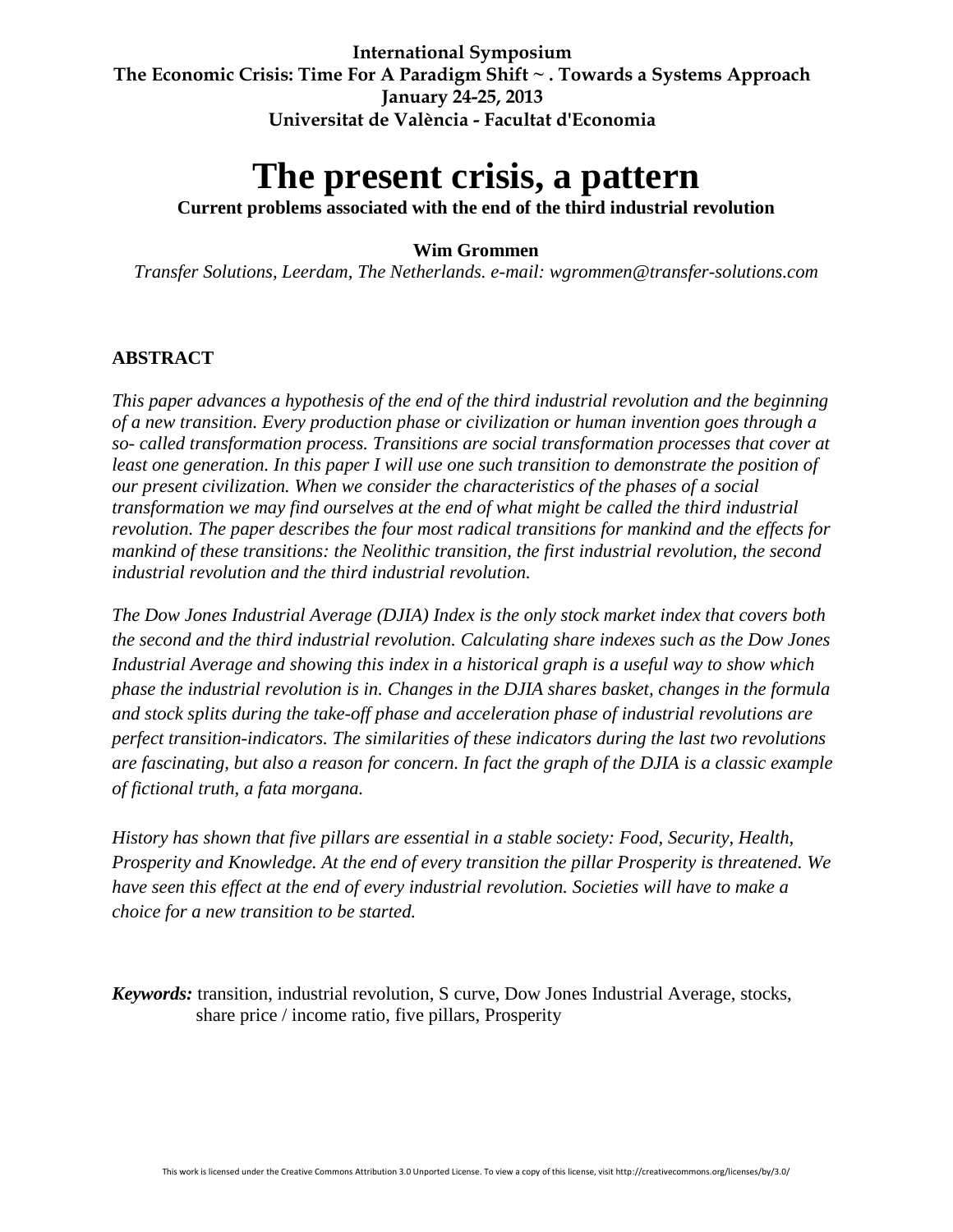# **1 INTRODUCTION**

Every production phase or civilization or other human invention goes through a so called transformation process. Transitions are social transformation processes that cover at least one generation. In this paper I will use one such transition to demonstrate the position of our present civilization. When we consider the characteristics of the phases of a social transformation we may find ourselves at the end of what might be called the third industrial revolution. Transitions are social transformation processes that cover at least one generation  $(= 25 \text{ years})$ .

A transition has the following characteristics:

- it involves a structural change of civilization or a complex subsystem of our civilization
- it shows technological, economical, ecological, socio cultural and institutional changes at different levels that influence and enhance each other
- it is the result of slow changes *(*changes in supplies*)* and fast dynamics *(*flows*)*

Examples of historical transitions are the demographical transition and the transition from coal to natural gas which caused transition in the use of energy. A transition process is not fixed from the start because during the transition processes will adapt to the new situation. A transition is not dogmatic.

## **2 TRANSITIONS**

In general transitions can be seen to go through the S curve and we can distinguish four phases (figure 1):

- a pre-development phase of a dynamic balance in which the present status does not visibly change
- a take-off phase in which the process of change starts because of changes in the system
- an acceleration phase in which visible structural changes take place through an accumulation of socio-cultural, economical, ecological and institutional changes influencing each other; in this phase we see collective learning processes, diffusion and processes of embedding
- a stabilization phase in which the speed of sociological change slows down and a new dynamic balance is achieved through learning

A product life cycle also goes through an S curve. In that case there is a fifth phase: the degeneration phase in which cost rises because of over capacity and the producer will finally withdraw from the market.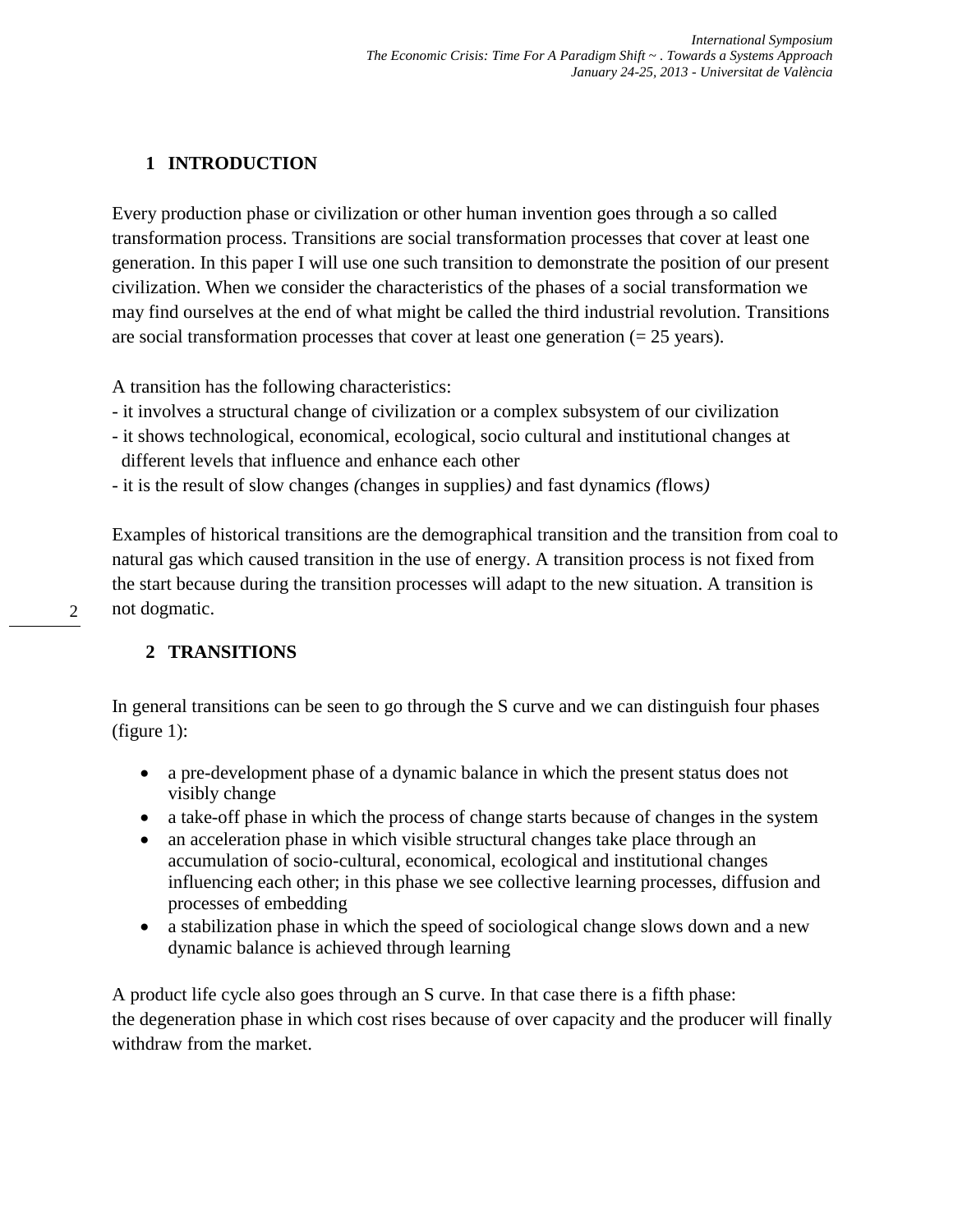Figure 1. The S curve of a transition



Four phases in a transition best visualized by means of an S curve: Pre-development, Take-off, Acceleration, Stabilization.

- 3 The process of the spreading of transitions over civilizations is influenced by a number of elements:
	- physical barriers: oceans, deserts, mountain ranges, swamps, lakes
	- socio cultural barriers: difference in culture and languages
	- religious barriers
	- psychological barriers

When we look back over the past, we see four transitions taking place with far-reaching effects.

#### **2.1 THE NEOLITHIC TRANSITION**

The Neolithic transition was the most radical transition for mankind. This first agricultural revolution (10000 – 3000 BC) forms the change from societies of hunter gatherers ( $20 - 50$ ) people) close to water with a nomadic existence to a society of people living in settlements growing crops and animals. A hierarchical society came into existence. Joint organizations protected and governed the interests of the individual. Performing (obligatory) services for the community could be viewed as a first type of taxation. Stocks were set up with stock management, trade emerged, inequality and theft. Ways of administering justice were invented to solve conflicts within and between communities and war became a way of protecting interests.The Neolithic revolution started in those places that were most favorable because of the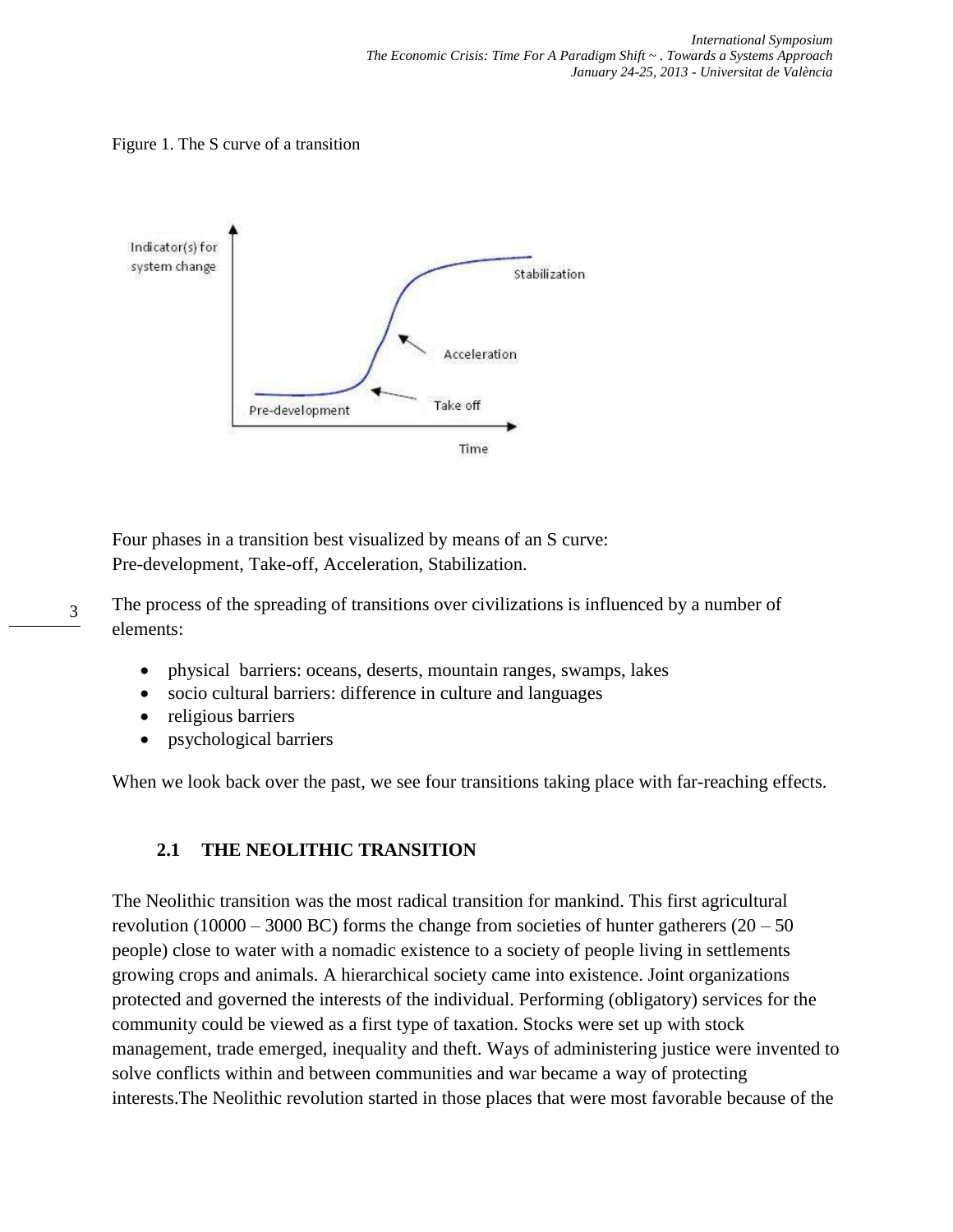climate and sources of food. In very cold, very hot or dry areas the hunter gatherer societies lasted longer.

Several areas are pointed out as possible starting points: southern Anatolia, the basins the Yangtze Kiang and Yellow river in China, the valley of the Indus, the present Peru in the Andes or what is now Mexico in Central America. From these areas the revolution spread across the world. The start of the Neolithic era and the spreading process are different in each area. In some areas the changes are relatively quick and some authors therefore like to speak of a Neolithic revolution. Modern historians prefer to speak of the Neolithic evolution. They have come to realize that in many areas the process took much longer and was much more gradual than they originally thought.

#### **2.2 THE FIRST INDUSTRIAL REVOLUTION**

4

The first industrial revolution lasted from around 1780 tot 1850. It was characterized by a transition from small scale handwork to mechanized production in factories. The great catalyst in the process was the steam engine which also caused a revolution in transport as it was used in railways and shipping. The first industrial revolution was centered around the cotton industry. Because steam engines were made of iron and ran on coal, both coal mining and iron industry also flourished.

Britain was the first country that faced the industrial revolution. The steam engine was initially mainly used to power the water pumps of mines. A major change occurred in the textile industry. Because of population growth and colonial expansion the demand for cotton products quickly increased. Because spinners and weavers could not keep up with the demand, there was an urgent need for a loom with an external power unit, the power loom.

A semi-automatic shuttleless loom was invented, and a machine was created that could spin several threads simultaneously. This "Spinning Jenny", invented in 1764 by James Hargreaves, was followed in 1779 by a greatly improved loom: 'Mule Jenny'. At first they were waterpowered, but after 1780 the steam engine had been strongly improved so that it could also be used in the factories could be used as a power source. Now much more textiles could be produced. This was necessary because in 1750, Europe had 130 million inhabitants, but in 1850 this number had doubled, partly because of the agricultural revolution. (This went along with the industrial revolution; fertilizers were imported, drainage systems were designed and ox was replaced by the horse. By far the most important element of the agricultural revolution was the change from subsistence to production for the market.). All those people needed clothing. Thanks to the machine faster and cheaper production was possible and labor remained cheap. The textile industry has been one of the driving forces of the industrial revolution. Belgium becomes the first industrialized country in continental Europe. Belgium is "in a state of industrial revolution" under the rule of Napoleon Bonaparte. The industrial centers were Ghent (cotton and flax industries), Verviers (mechanized wool production), Liège (iron, coal, zinc,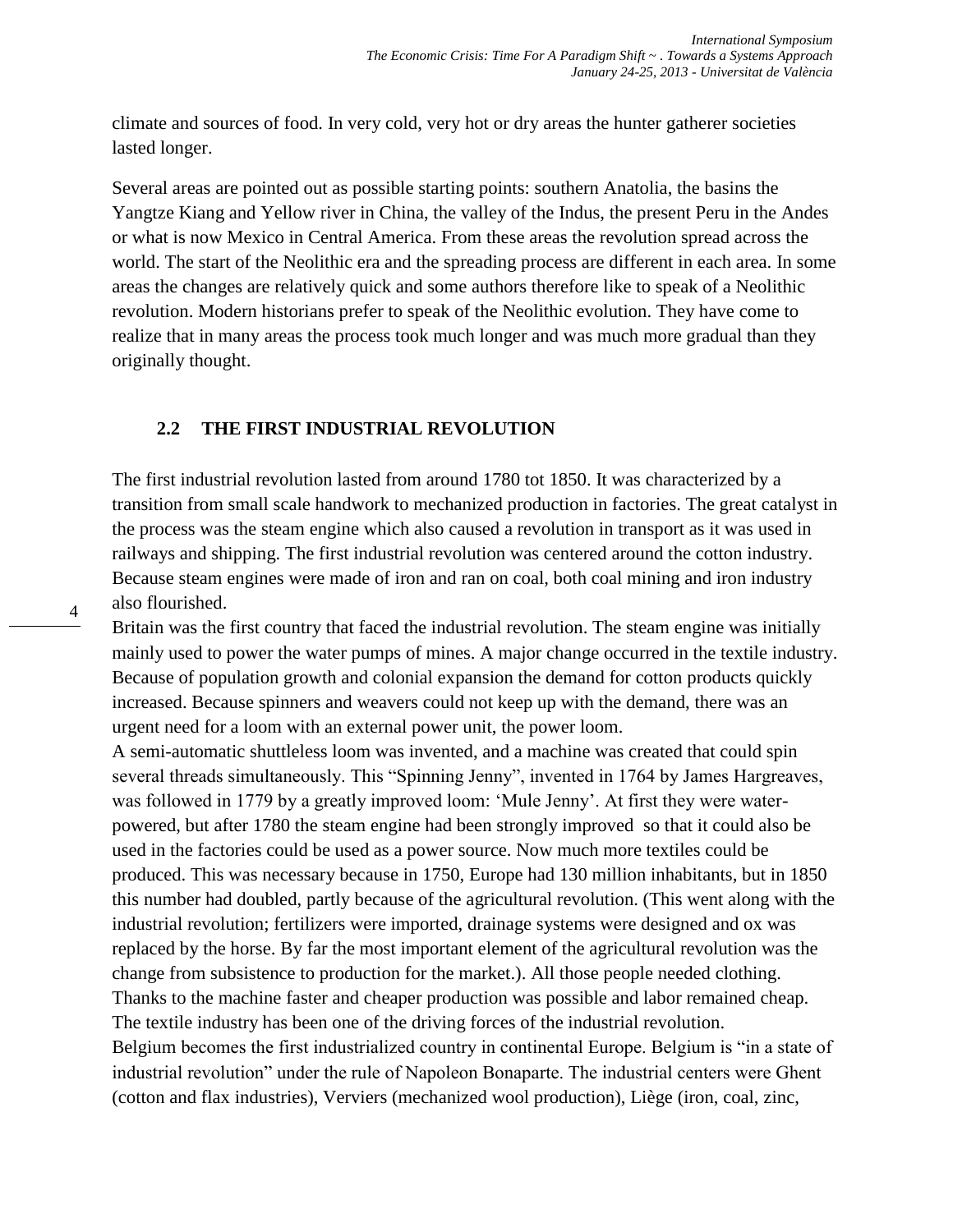machinery and glass), Mons and Charleroi. On the mainland, France and Prussia followed somewhat later. In America the northeastern states of the United States followed quickly. After 1870 Japan was industrialized as the first non-Western country. The rest of Europe followed only around 1880.

The beginning of the end of this revolution was in 1845 when Friedrich Engels, son of a German textile baron, described the living conditions of the English working class in "The condition of the working class in England".

#### **2.3 THE SECOND INDUSTRIAL REVOLUTION**

5

The second industrial revolution started around 1870 and ended around 1930. It was characterized by ongoing mechanization because of the introduction of the assembly line, the replacement of iron by steel and the development of the chemical industry. Furthermore coal and water were replaced by oil and electricity and the internal combustion engine was developed. Whereas the first industrial revolution was started through (chance) inventions by amateurs, companies invested a lot of money in professional research during the second revolution, looking for new products and production methods. In search of finances small companies merged into large scale enterprises which were headed by professional managers and shares were put on the market. These developments caused the transition from the traditional family business to Limited Liability companies and multinationals.

The United States (U.S.) and Germany led the way in the Second Industrial Revolution. In the U.S. there were early experiments with the assembly line system, especially in the automotive industry. In addition, the country was a leader in the production of steel and oil. In Germany the electricity industry and the chemical industry flourished. The firms AEG and Siemens were electricity giants. German chemical companies such as AGFA and BASF had a leading share in the production of synthetic dyes, photographic and plastic products (around 1900 they controlled some 90% of the worldwide market). In the wake of these two industrial powers (which soon surpassed Britain) France, Japan and Russia followed. After the Second Industrial Revolution more and more countries, on more continents, experienced a more or less modest industrial development. In some cases, the industrialization was taken in hand by the state, often with coarse coercion – such as the five-year plans in the Soviet Union.

After the roaring twenties the revolution ended with the stock exchange crash of 1929. The consequences were disastrous culminating in the Second World War.

#### **2.4 THE THIRD INDUSTRIAL REVOLUTION**

The third industrial revolution started around 1940 and is nearing its end. The United States and Japan played a leading role in the development of computers. During the Second World War great efforts were made to apply computer technology to military purposes. After the war the American space program increased the number of applications. Japan specialized in the use of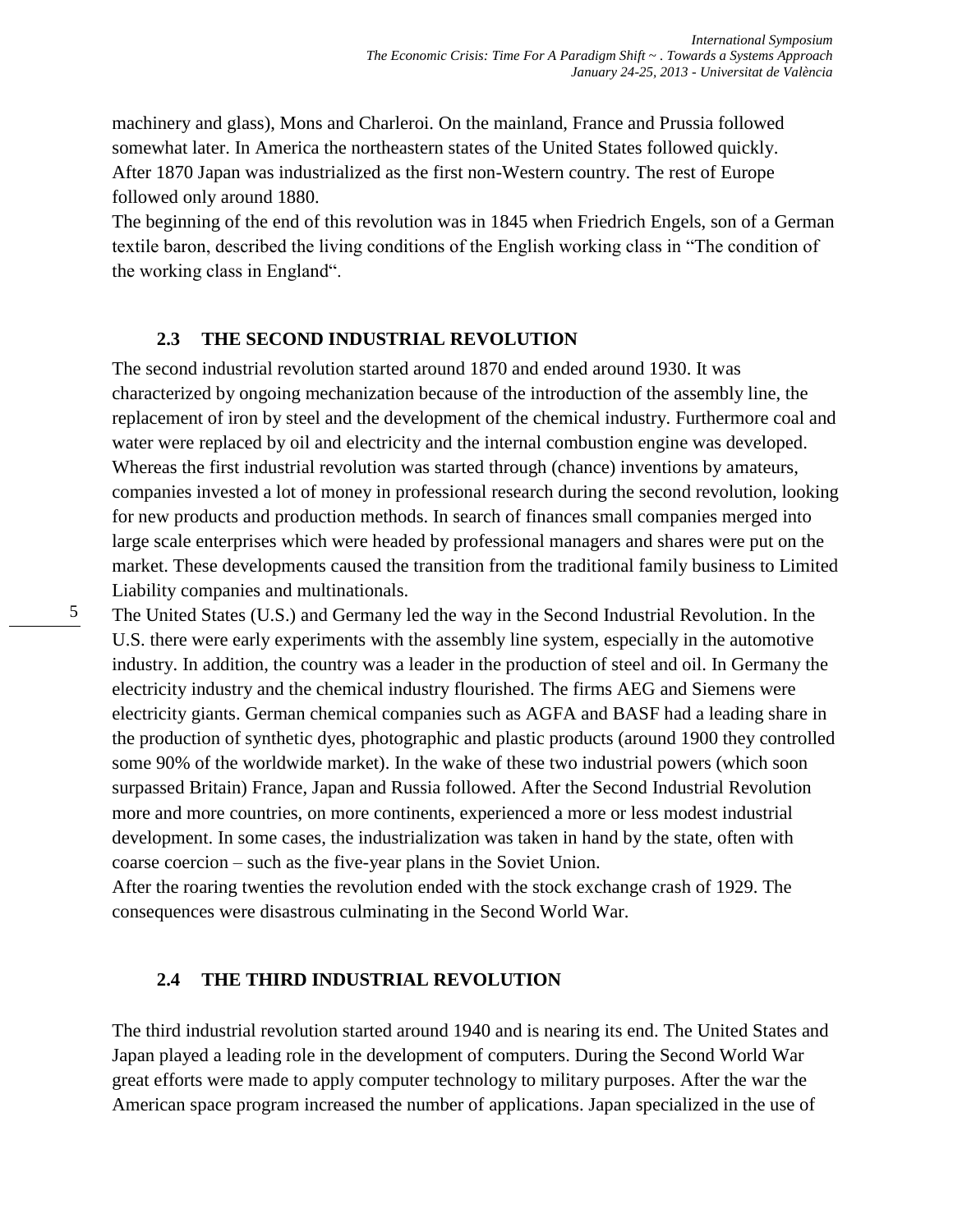computers for industrial purposes such as the robot.

From 1970 the third industrial revolution continued to Europe. The third industrial revolution was mainly a result of a massive development of microelectronics: electronic calculators, digital watches and counters, the compact disc, the barcode etc. The take off phase of the third industrial revolution started around 1980 with the advent of the microprocessor. The development of the microprocessor is also the basis of the evolution and breakthrough of computing. This had an impact in many areas: for calculation, word processing, drawing and graphic design, regulating and controlling machines, simulating processes, capturing and processing information, monetary transactions and telecommunications. The communication phase grows enormously at the beginning of the new millennium: the digital revolution. According to many analysts now a new era has emerged: that of the information or service economy. Here the acquisition and channeling of information has become more important than pure production. By now computer and communication technology take up an irreplaceable role in all parts of the world. More countries depend on the service sector and less on agriculture and industry.

#### **2.5 EFFECTS OF THREE INDUSTRIAL REVOLUTIONS**

The first (and second revolution) transformed an agricultural society into an industrial society where mechanization (finally) relieved man of physical labor. The craft industry could not compete with the factories that put products of the same or even better quality on the market at a lower price. The result was that many small businesses went bankrupt and the former workers went to work in the factories. The effects of industrialization were seen in the process of rapid urbanization of formerly relatively small villages and towns where the new plants came. These turned into dirty and unhealthy industrial cities. Still people from the country were forced to go and work there. Because of this a new social class emerged: the workers, or the industrial proletariat. They lived in overcrowded slums in poor housing with little sanitation. The average life expectancy was low, and infant mortality high. The elite accepted the filth of the factories as the inevitable price for their success. The chimneys were symbols of economic power, but also of social inequality. You see this social inequality appear after each revolution. The gap between the bottom and the top of society becomes very large. Eventually there are inevitable responses that decrease this gap. It could be argued that the Industrial revolutions have created the conditions for a society with little or no poverty.

The third revolution transformed an industrial society into a service society. Where mechanization man relieved of physical labor, the computer relieved him of mental labor. This revolution made lower positions in industry more and more obsolete and caused the emergence of entirely new roles in the service sector.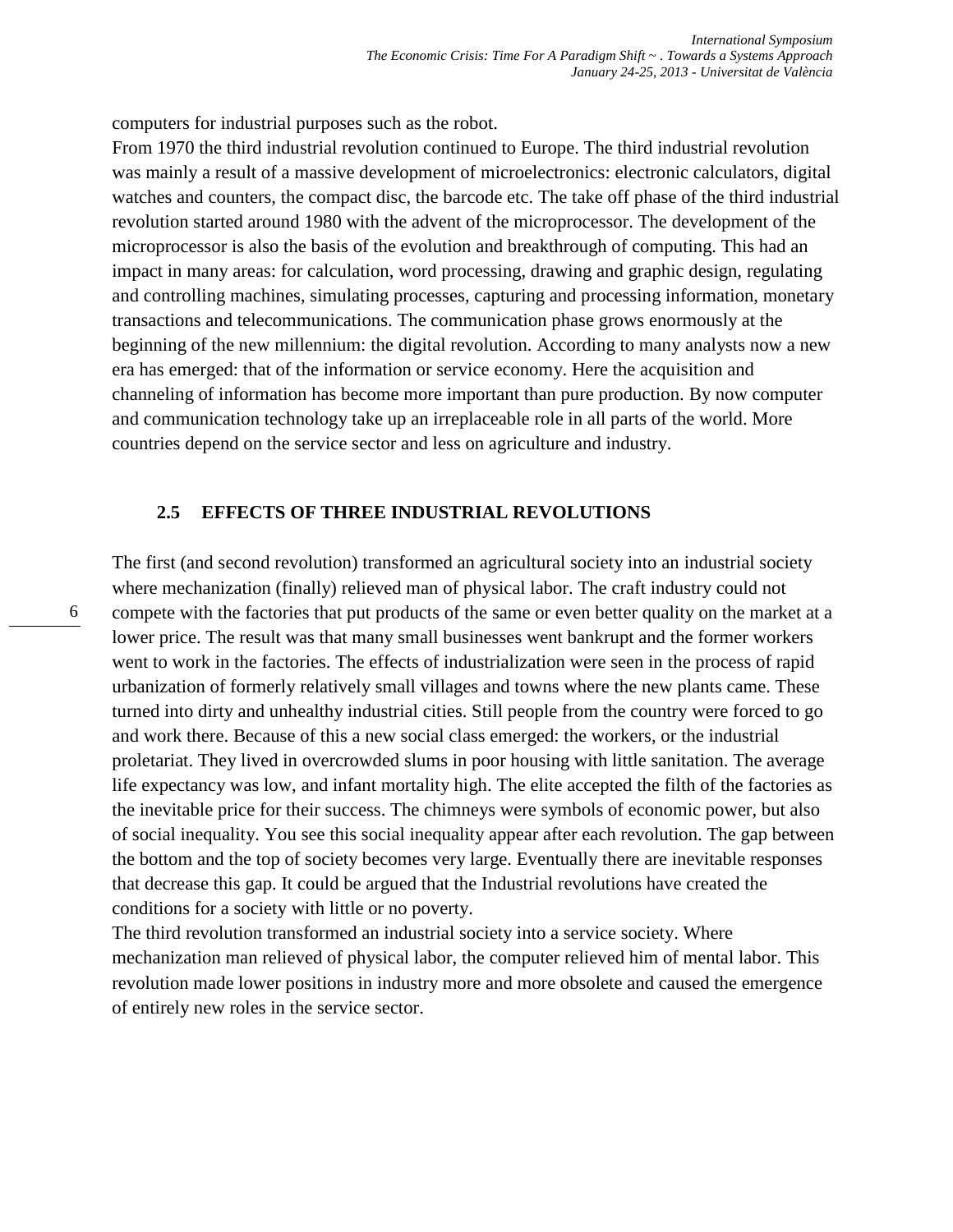## **3 INDUSTRIAL REVOLUTIONS AND STOCK MARKET INDICES**

The Dow Jones Industrial Average was first published halfway through the second Industrial Revolution, in 1896. The Dow Jones Industrial Average Index is the oldest stock index in the United States. This was a straight average of the rates of twelve shares. A select group of journalists from The Wall Street Journal decide which companies are part of the most influential index in the world market. Unlike most other indices the Dow is a price-weighted index. This means that stocks with high absolute share price have a significant impact on the movement of the index.

Figure 2. Exchange rates of Dow Jones Industrial Average during the latest two industrial revolutions. During the last few years the rate increases have accelerated enormously.



The S & P Index is a market capitalization weighted index. The 500 largest U.S. companies as measured by their market capitalization are included in this index, which is compiled by the credit rating agency Standard & Poor's.





7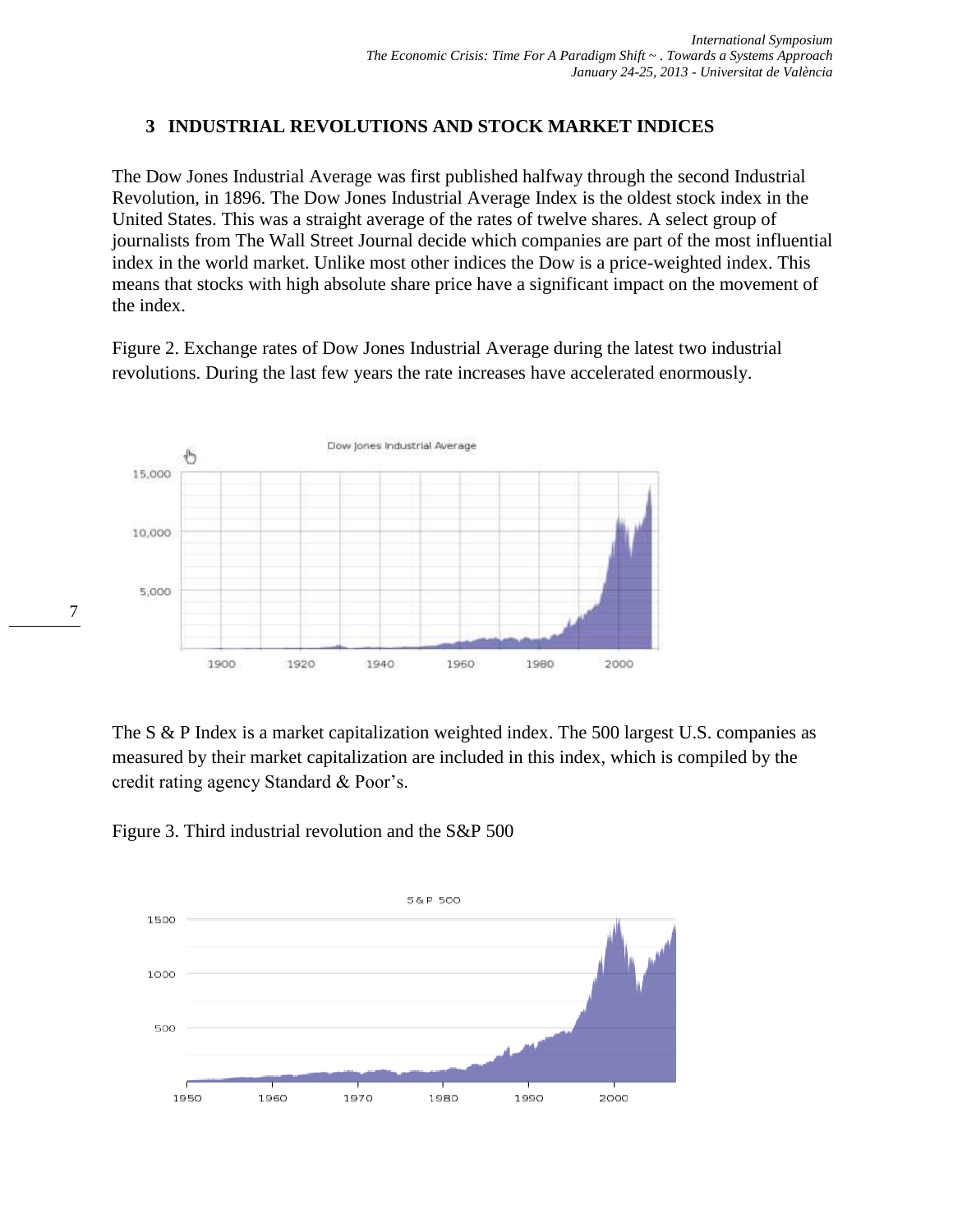## **3.1 WHAT DOES A STOCK EXCHANGE INDEX LIKE DOW JONES OR S&P 500 REALLY MEAN?**

In many graphs the y-axis is a fixed unit, such as kg, meter, liter or euro. In the graphs showing the stock exchange values, this also seems to be the case because the unit shows a number of points. However, this is far from true! An index point is not a fixed unit in time and does not have any historical significance. Unfortunately many people attach a lot of value to these graphs which are, however, very deceptive.

An index is calculated on the basis of a set of shares. Every index has its own formula and the formula results in the number of points of the index. However, this set of shares changes regularly. For a new period the value is based on a different set of shares. It is very strange that these different sets of shares are represented as the same unit.

After a period of 25 years the value of the original set of apples is compared to the value of a set of pears. At the moment only 6 of the original 30 companies that made up the set of shares of the Dow Jones at the start of the take-off phase of the last revolution are still present.

Even more disturbing is the fact that with every change in the set of shares used to calculate the number of points, the formula also changes. This is done because the index which is the result of two different sets of shares at the moment the set is changed, must be the same for both sets at that point in time. The index graphs must be continuous lines. For example, the Dow Jones is calculated by adding the shares and dividing the result by a number. Because of changes in the set of shares and the splitting of shares the divider changes continuously. At the moment the divider is 0.132319125 but in 1985 this number was higher than 1. An index point in two periods of time is therefore calculated in different ways:

Dow1985 =  $(x1 + x2 + ... + x30) / 1$ Dow2012 =  $(x1 + x2 + ... + x30) / 0,132319125$ 

In the nineties of the last century many shares were split. To make sure the result of the calculation remained the same both the number of shares and the divider changed. An increase in share value of 1 dollar of the set of shares in 2012 results is 7.5 times more points than in 1985. The fact that in the 1990-ies many shares were split is probably the cause of the exponential growth of the Dow Jones index. At the moment the Dow is at 13207 points. If we used the 1985 formula it would be at 1760 points.

The most remarkable characteristic is of course the constantly changing set of shares in during the take-off and acceleration phase of a revolution. Generally speaking, the companies that are removed from the set are in a stabilization or degeneration phase. Companies in a take-off phase or acceleration phase are added to the set. This greatly increases the chance that the index will rise rather than go down. This is obvious, especially when this is done during the acceleration phase of a transition. From 1980 onward 7 ICT companies (3M, AT&T, Cisco, HP, IBM, Intel,

8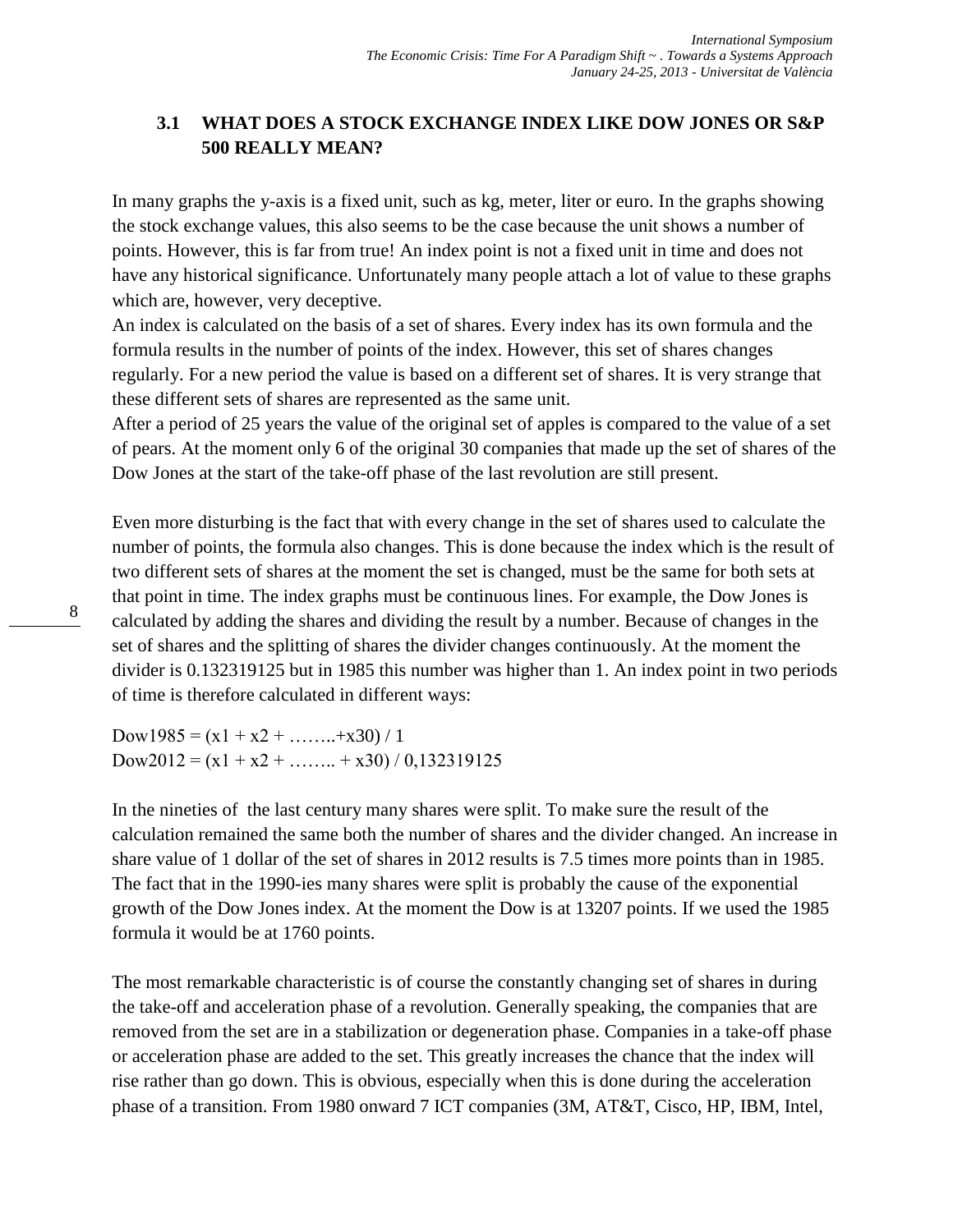Microsoft), the engines of the latest revolution were added to the Dow Jones and 5 financial institutions, which always play an important role in every revolution.

This is actually a kind of pyramid scheme. All goes well as long as companies are added that are in their take-off phase or acceleration phase. At the end of a transition, however, there will be fewer companies in those phases.

Figure 4. The two most recent revolutions and the Dow. The stock value increase has accelerated enourmously during the acceleration phase of a revolution.

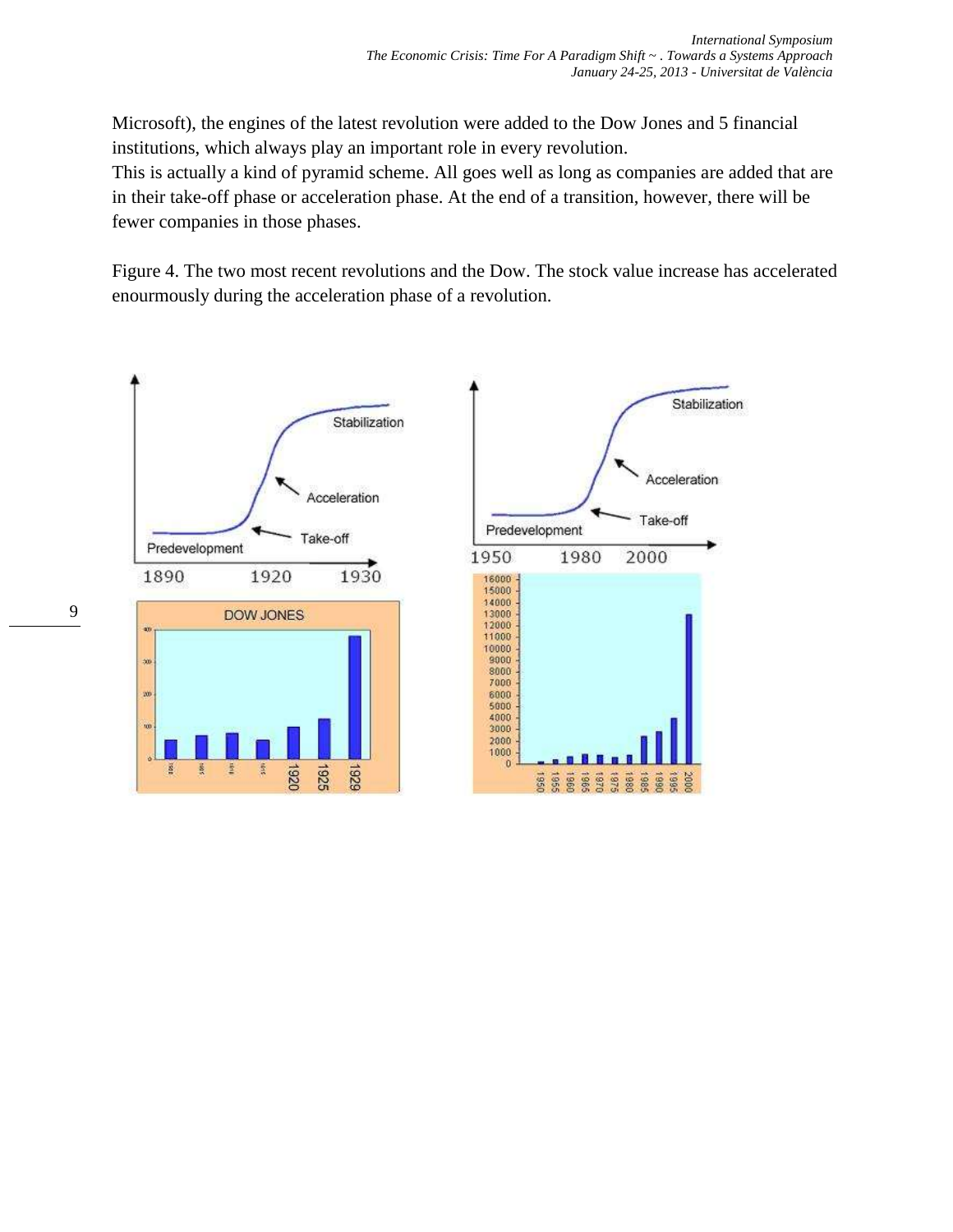## **3.2 STOCK MARKET BOOMS**

The Dow was first published in 1896. The Dow was calculated by dividing the sum of the 12 component company stocks by 12:

Dow-index\_1896 =  $(x1 + x2 +$  .........+x12) / 12

In 1916 the Dow was enlarged to 20 companies; 4 were removed and 12 added:

Dow-index\_1916 =  $(x1 + x2 +$  .........+x20) / 20

The shares of a number of companies were split in 1927, and for those shares a weighting factor was introduced in the calculation. The formula is now as follows  $(x1 = American Can is$ multiplied by  $6, x2 = \text{General Electric by 4 etc.}$ )

Dow-index  $1927 = (6x1 + 4x2 + \dots + x20) / 20$ 

On 1 October 1928 the Dow was further enlarged to 30 stocks. Because everything had to be calculated by hand, the index calculation was simplified. The Dow Divisor was introduced. The index was calculated by dividing the sum of the share values by the Dow Divisor. In order to give the index an uninterrupted graph the Dow Divisor was given the value 16.67.

Dow-index\_Oct\_1928 =  $(x1 + x2 +$  .........+x30) / Dow Divisor

Dow-index\_Oct\_1928 =  $(x1 + x2 +$  .........+x30) / 16.67

Since then the Dow Divisor has acquired a new value every time there has been a change in the component stocks, with a consequent change in the formula used to calculate the index. This is because at the moment of change the results of two formulas based on two different share baskets must give the same result. When stocks are split the Dow Divisor is changed for the same reason.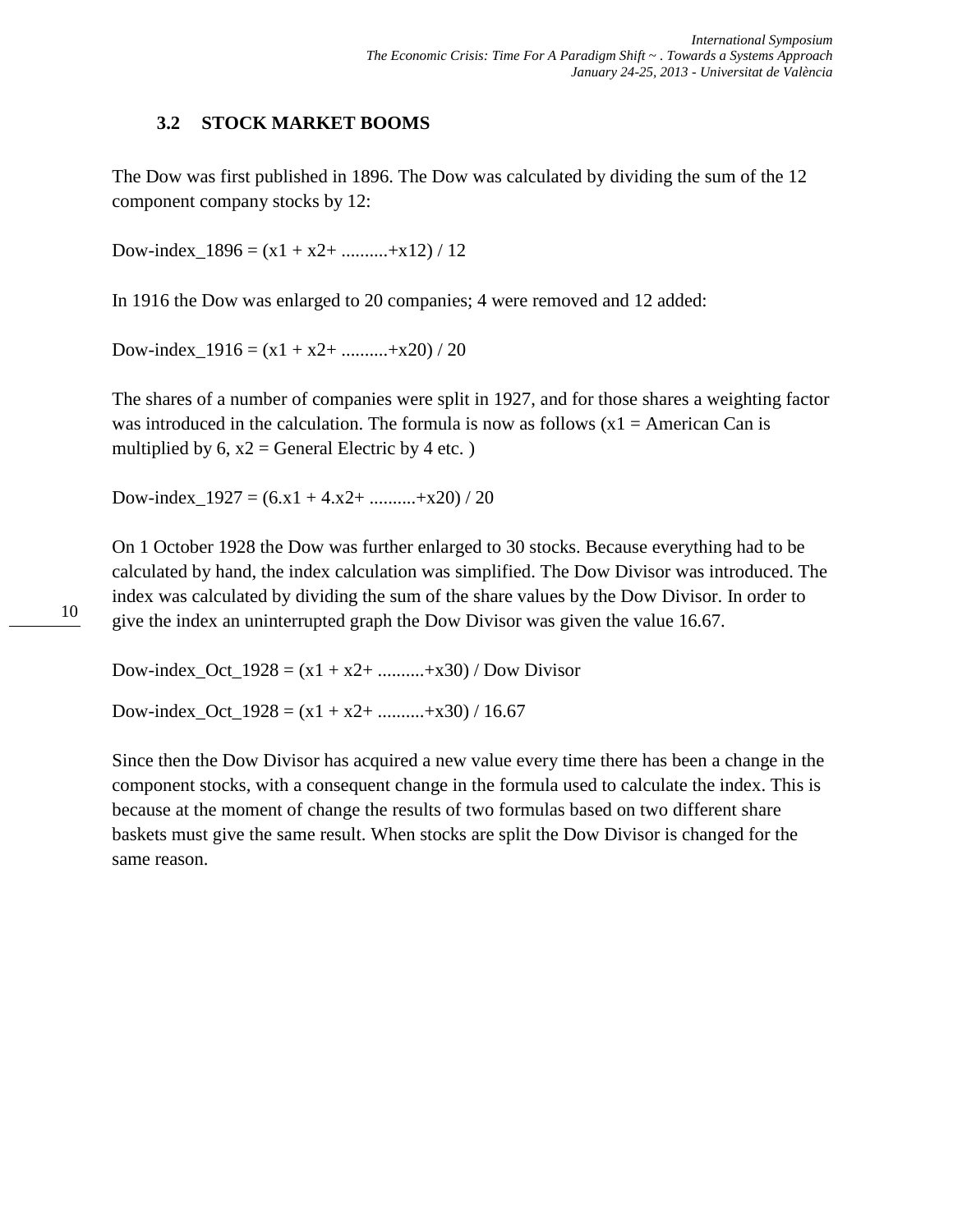In autumn 1928 and spring 1929 there were 8 stock splits, causing the Dow Divisor to drop to 10.47.

Dow-index\_Sep\_1929 =  $(x1 + x2 +$  ..........+x30) / 10.47

From that moment on a an increase (or decrease) of the set of shares results in almost three times as many (or fewer) index points as a year before. In the old formula the sum would have been divided by 30. The Dow's highest point is on 3 September 1929 at 381 points. So the extreme increase followed by an extreme decrease of the Dow in the period 1920 – 1932 was primarily caused by changes to the formula, the constant changes to the set of shares during the acceleration phase of the second industrial revolution and splitting of shares during this period. Because of these changes in the Dow investors were wrong footed. The companies whose shares constituted the Dow index at that time also continued into the stabilization and degeneration phase.

After the stock market crash of 1929, 18 companies were replaced in the Dow and the Dow Divisor got the value 15.1.

Table 1. Changes in the Dow, stock splits and the value of the Dow Divisor after the market crash of 1929

| Period    | <b>Basket</b><br>changes | Stock splits | Dow Divisor<br>end period |
|-----------|--------------------------|--------------|---------------------------|
| 1930-1940 | 18                       | $\theta$     | 15,100                    |
| 1940-1950 | 0                        | 12           | 9,060                     |
| 1950-1960 | 5                        | 27           | 3,824                     |
| 1960-1970 | $\theta$                 | 26           | 1,894                     |
| 1970-1980 | 3                        | 12           | 1,465                     |
| 1980-1990 | $\overline{5}$           | 32           | 0,586                     |
| 1990-2000 | 11                       | 40           | 0,201                     |
| 2000-2010 | 7                        | 13           | 0,132                     |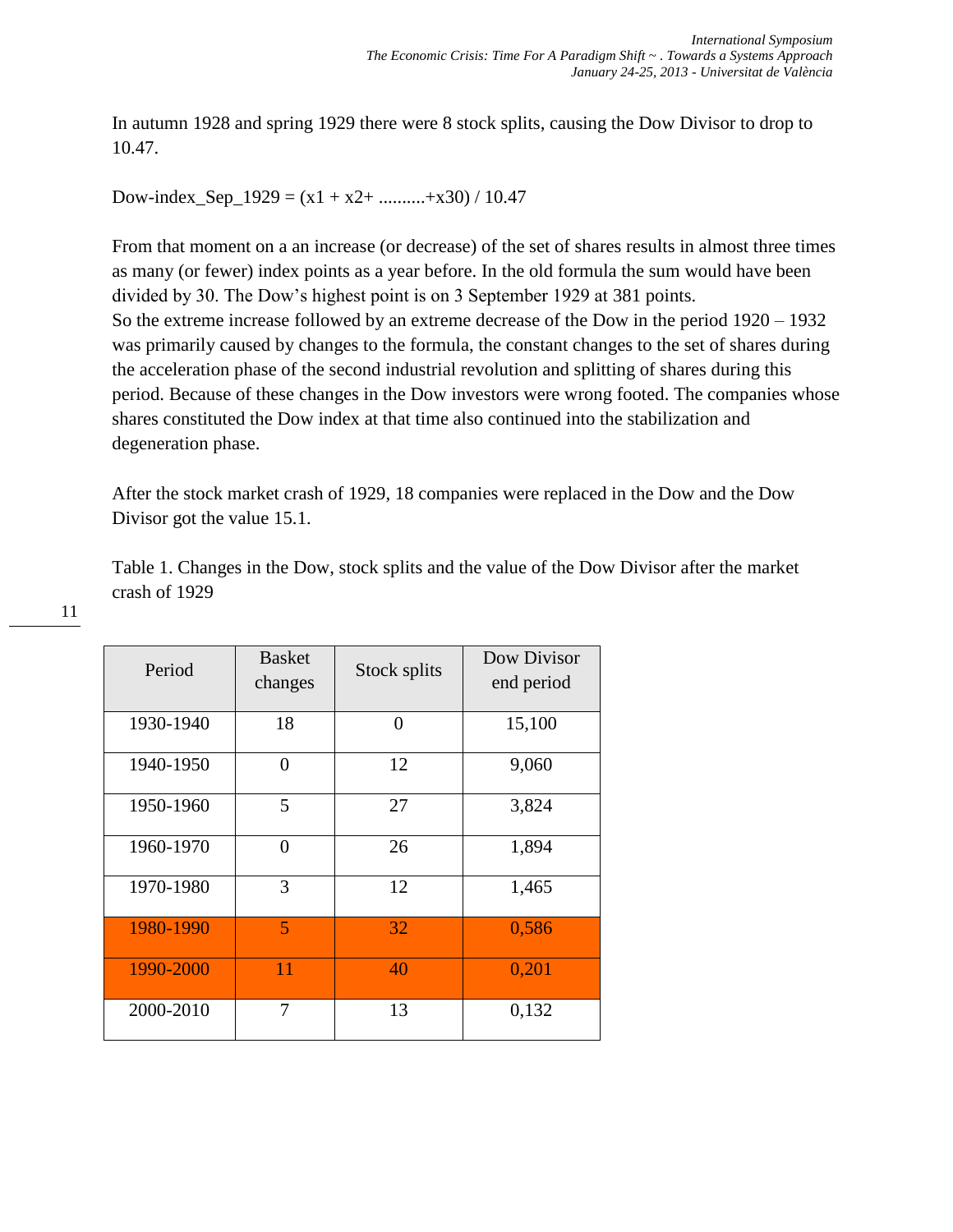The table makes it clear that the Dow Jones formula has been changed many times and that the Dow Divisor in the period 1980-2000 (take off phase and acceleration phase of the third revolution ) and has actually become a Dow Multiplier, due to the large number of stock splits in that period. Where in the past the sum of the share values was divided by the number of shares, nowadays the sum of the share values multiplied by 7.5. Dividing by 0.132 is after all the same as multiplying by 7.5.  $(1/0,132 = 7,5)$ . This partly explains the behaviour of the Dow graph since 1980.

## **3.3 SHARE PRICE / INCOME RATIO DURING AN INDUSTRIAL REVOLUTION**

During the pre-development phase and the take-off phase of a revolution many new companies spring into existence. During the acceleration phase of a revolution it will be clear that many of these companies also enter the acceleration phase of their existence (Figure 5).

Figure 5. Typical course of market development: Introduction, Growth, Flourishing and Decline.



Figure 5: Typical course of market development

The expected value of the shares of these companies which are in the acceleration phase of their existence increases enormously. This is the reason why shares in the acceleration phase of a revolution become very expensive.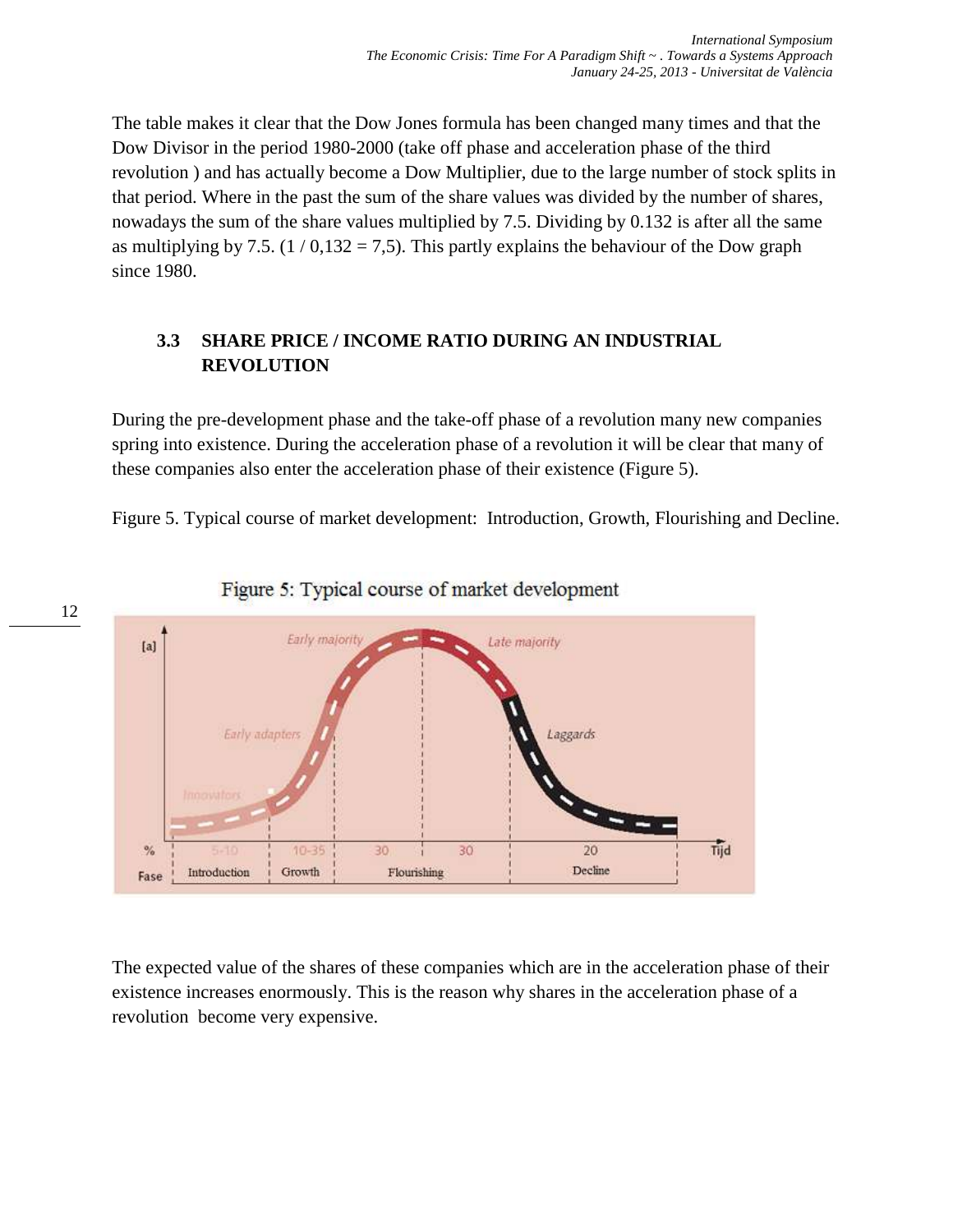The share price / income ratio of shares increased enormously between 1920 – 1930 (the acceleration phase of the second revolution) and between 1990 – 2000 (the acceleration phase of the third revolution). In acceleration phase of a revolution there will always be a stock market boom (Figure 6).

Figure 6. Two industrial revolutions: share price / income ratio



Share price / income ratio during a stabilization phase of a industrial revolution will decrease; The companies whose shares constituted the Dow also continued into the stabilization and degeneration phase (Figure 6).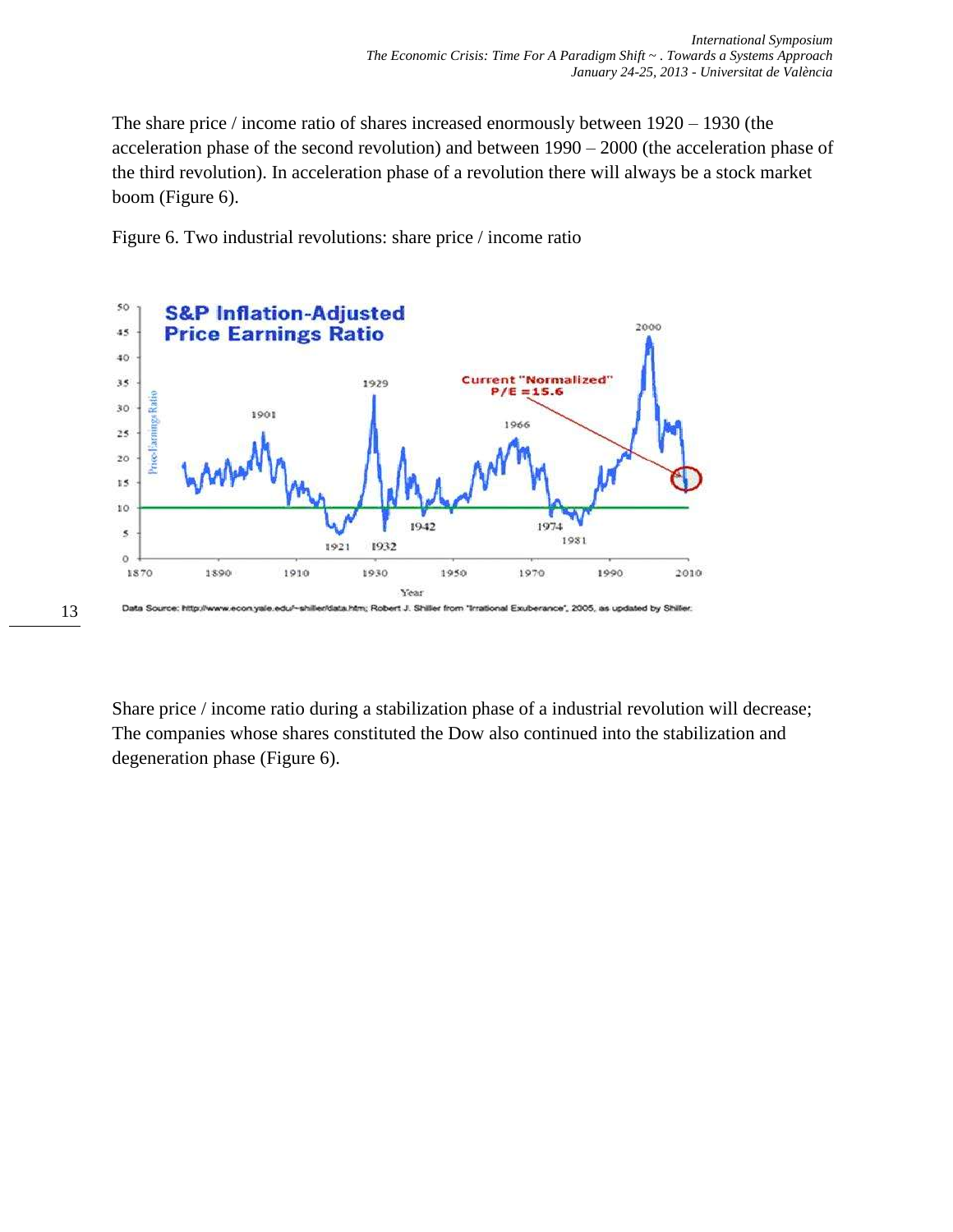### **4 WILL HISTORY REPEAT ITSELF?**

Calculating share indexes as described above and showing indexes in historical graphs is a useful way to show which phase the industrial revolution is in. Especially financial institutions play an important role during an industrial revolution. The graphs showing the wages paid in the financial sector therefore shows the same S curve as both revolutions.

Figure 7. Historical excess wage in the financial sector



Notes: The difference between the relative wage in finance and the Benchmark wage from Figure 11

14

The third industrial revolution is clearly in the saturation and degeneration phase. This phase can be recognized by the saturation of the market and the increasing competition. Only the strongest companies can withstand the competition or take over their competitors (like for example the take-overs by Oracle and Microsoft in the past few years). The information technology world has not seen any significant technical changes recently, despite what the American marketing machine wants us to believe.

Investors get euphoric when hearing about mergers and take overs. Actually, these mergers and take overs are indications of the converging processes at the end of a transition. When looked at objectively each merger or take over is a loss of economic activity. This becomes painfully clear when we have a look at the unemployment rates of some countries.

New industrial revolutions come about because of new ideas, inventions and discoveries, so new knowledge and insight. Here too we have reached a point of saturation. There will be fewer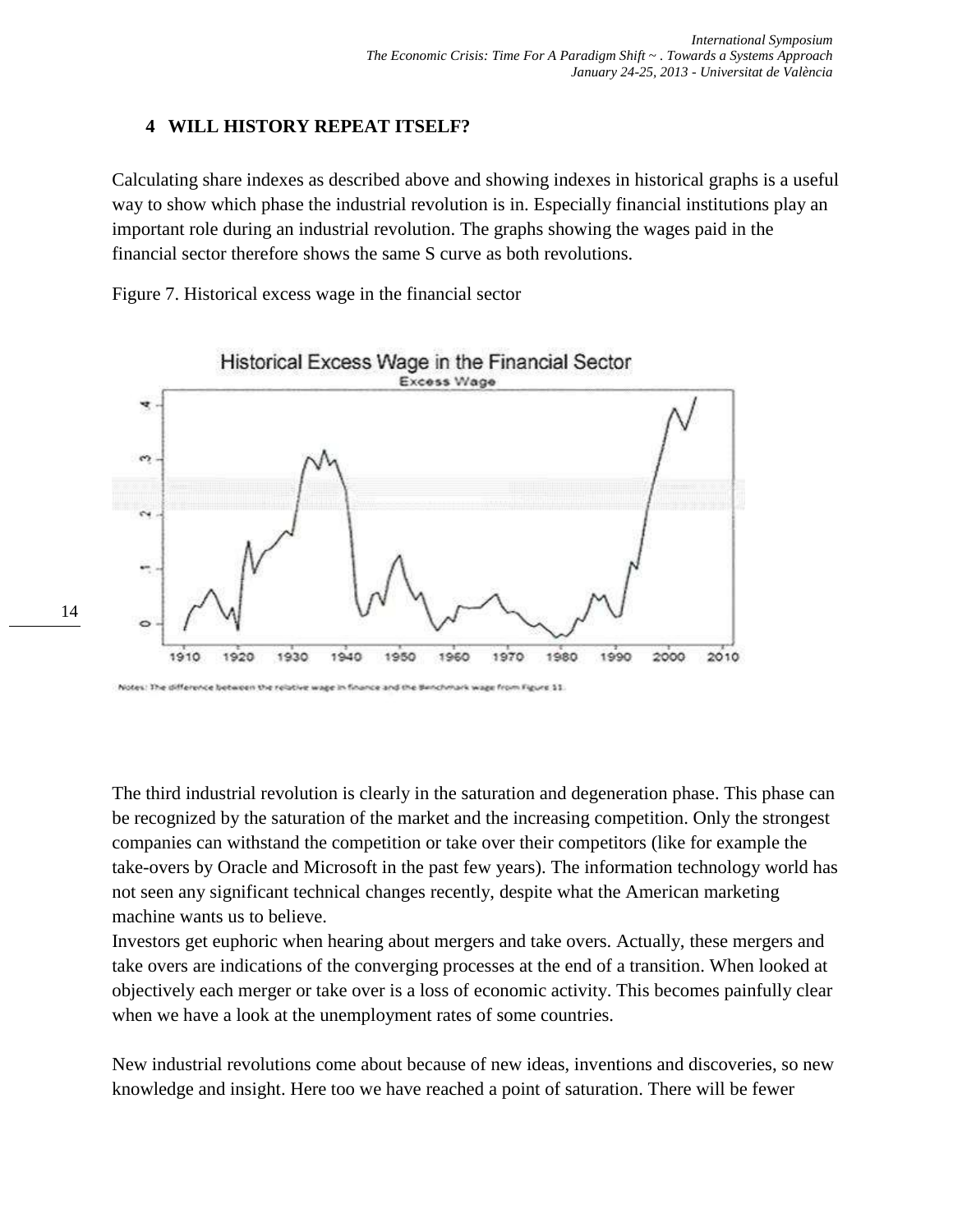companies in the take-off or acceleration phase to replace the companies in the index shares sets that have reached the stabilization or degeneration phase.

Humanity is being confronted with the same problems as those at the end of the second industrial revolution such as decreasing stock exchange rates, highly increasing unemployment, towering debts of companies and governments and bad financial positions of banks.

Figure 8. Two most recent revolutions: US market debt



Transitions are initiated by inventions and discoveries, new knowledge of mankind. New knowledge influences the other four components in a society. At the moment there are few new inventions or discoveries. So the chance of a new industrial revolution is not very high.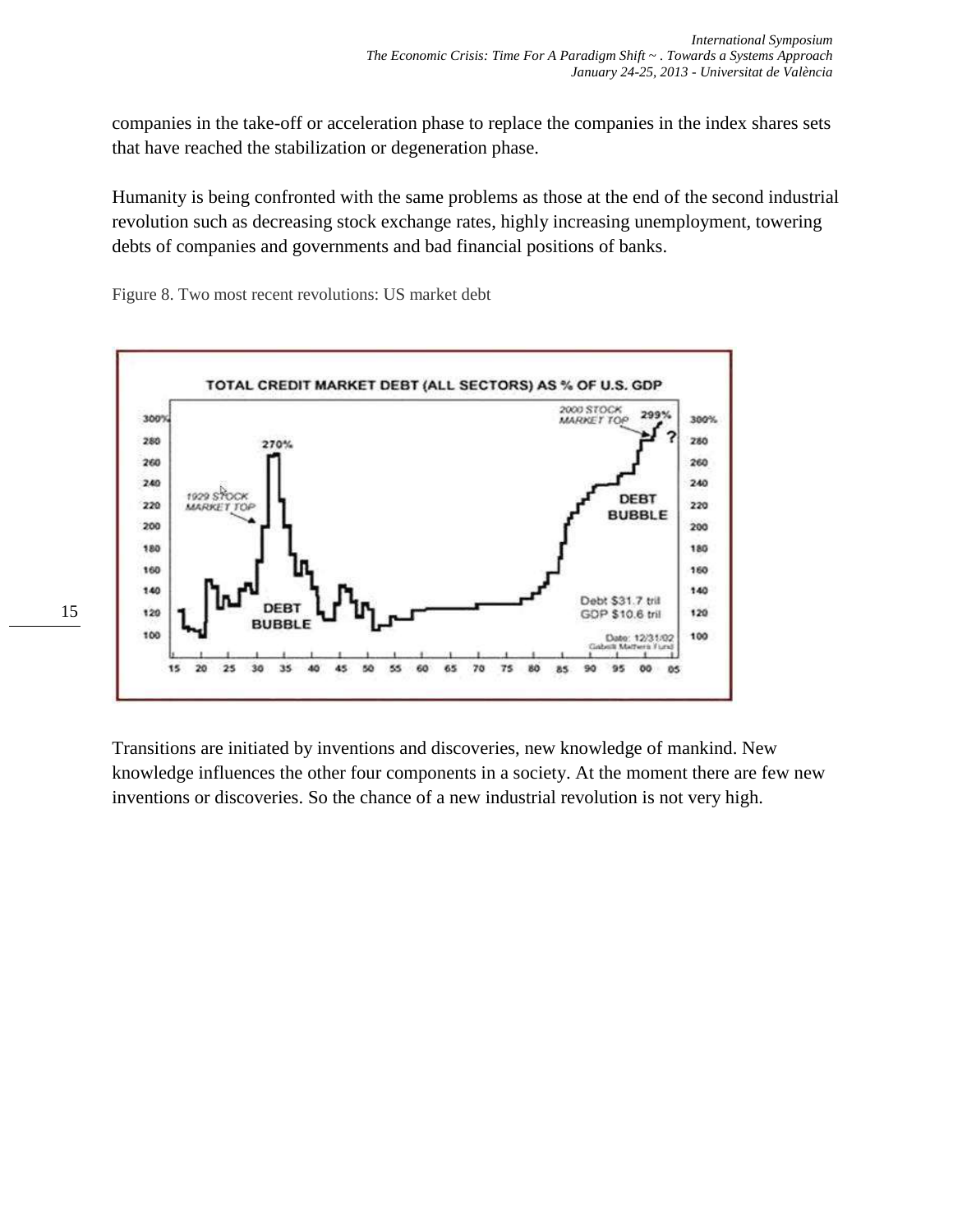History has shown that five pillars are indispensable for a stable society.

Figure 9. The five pillars for a stable society: Food, Security, Health, Prosperity, Knowledge.



At the end of every transition the pillar Prosperity is threatened. We have seen this effect after every industrial revolution. The pillar Prosperity of a society is about to fall again. History has shown that the fall of the pillar Prosperity always results in a revolution. Because of the high level of unemployment after the second industrial revolution many societies initiated a new transition, the creation of a war economy. This type of economy flourished especially in the period 1940 – 1945.

Now, societies will have to make a choice for a new transition to be started. Without knowledge of the past there is no future.